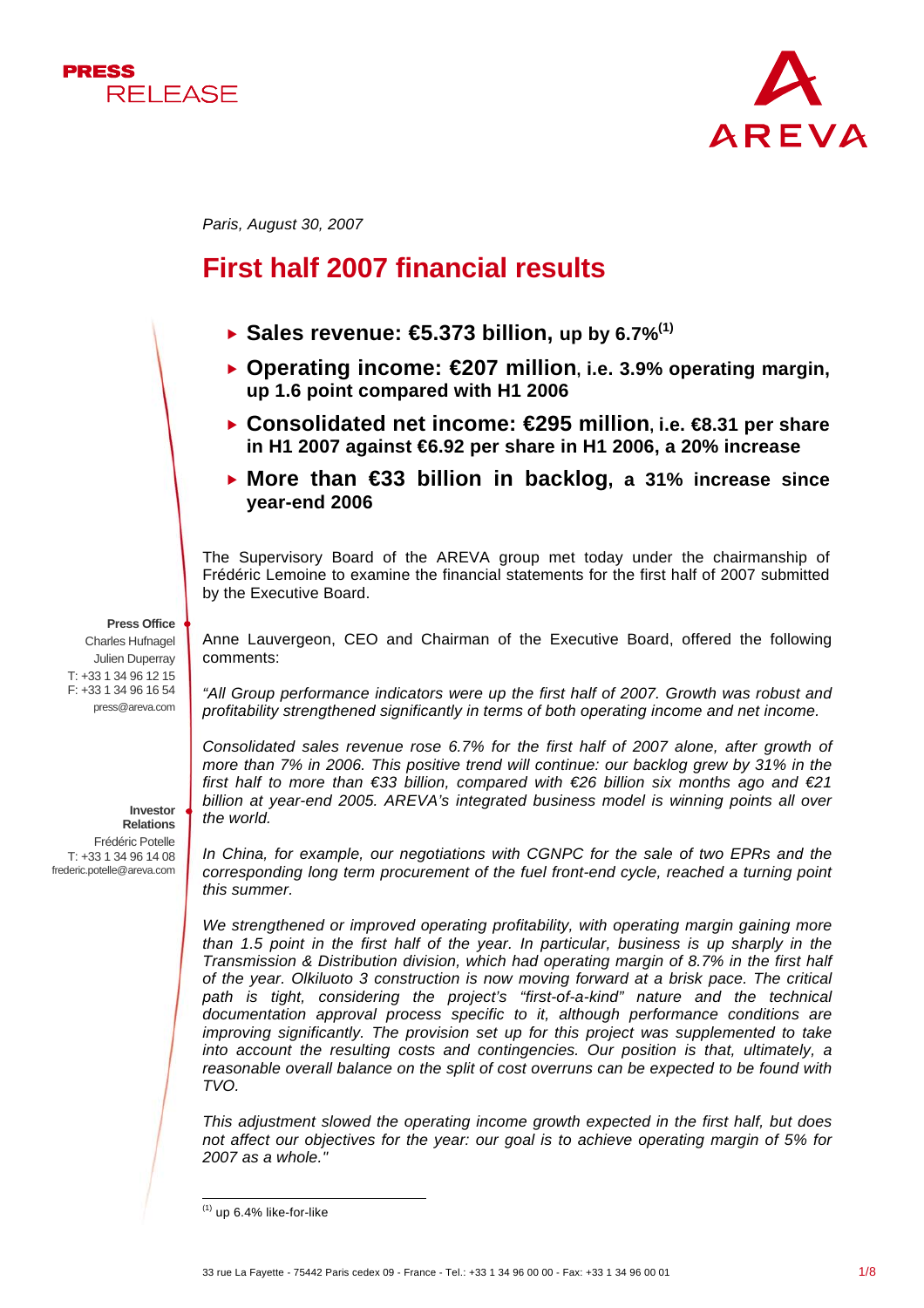

*It should be noted that the Group's sales revenue and results may vary significantly from one halfyear to the next. Consequently, half-year over half-year comparisons do not always provide a reliable indication of full-year performance.* 

# **Overall performance and highlights**

| Millions of euros                                           | H1 2007 | H1 2006  | Change<br>07/06 |
|-------------------------------------------------------------|---------|----------|-----------------|
| Sales revenue                                               | 5 3 7 3 | 5 0 3 6  | $+6.7%$         |
| <b>Operating income</b>                                     | 207     | 115      | $+80%$          |
| % of sales                                                  | 3.9%    | 2.3%     | $+1.6$ pt       |
| <b>Consolidated net income</b>                              | 295     | 245      | $+20%$          |
| Free operating cash flow                                    | $-513$  | $-40$    |                 |
|                                                             | 6/30/07 | 12/31/06 | Change          |
| <b>Backlog</b>                                              | 33 553  | 25 6 27  | $+31%$          |
| Net debt reported                                           | 1 565   | 865      |                 |
| Net debt excluding put option held by<br>minority interests | 448     | $-251$   |                 |

- $\blacktriangleright$  Following its successful takeover bid in June 2007, the Group acquired UraMin in early August. This major acquisition adds 90,000 metric tons of uranium to AREVA's resources<sup>2</sup>, bringing the total to more than 570,000 metric tons.
- $\blacktriangleright$  The Group entered into important strategic agreements:
	- On July 10, 2007, AREVA and Mitsubishi Heavy Industries, Ltd. (MHI) signed a draft agreement that paves the way for the creation on September 3 of the joint venture that will develop and market their new medium power nuclear reactor around the world.
	- On July 20, 2007, Constellation and EDF announced the creation of a joint venture to finance at least four EPRs in the United States. This agreement between EDF and AREVA's partner in UniStar will facilitate the deployment of US EPRs in the future.
	- In the first half of the year, Ameren UE chose the EPR, handing UniStar yet another commercial success in the United States.
	- On August 7, 2007, the National Council for Energy Policy of Brazil (CNPE) authorized Eletrobras Termonuclear SA to restart construction of the Angra 3 nuclear power plant with AREVA.
	- On May 24, 2007, following AREVA's decision not to outbid Suzlon again for the takeover of REpower, the two groups entered into a cooperative agreement under which AREVA will maintain its shareholding in REpower and continue to support the company, will become Suzlon's preferred supplier for electricity transmission and distribution equipment and systems, and will have a guaranteed share price in the event that it decides to withdraw from REpower.
	- In June, AREVA entered into an agreement in Russia to form a 50/50 joint venture with Rusal, the world's leading producer of aluminum. Under this agreement, AREVA becomes the exclusive supplier of transmission and distribution equipment to Rusal.

 2 Total measured, indicated or inferred reserves and resources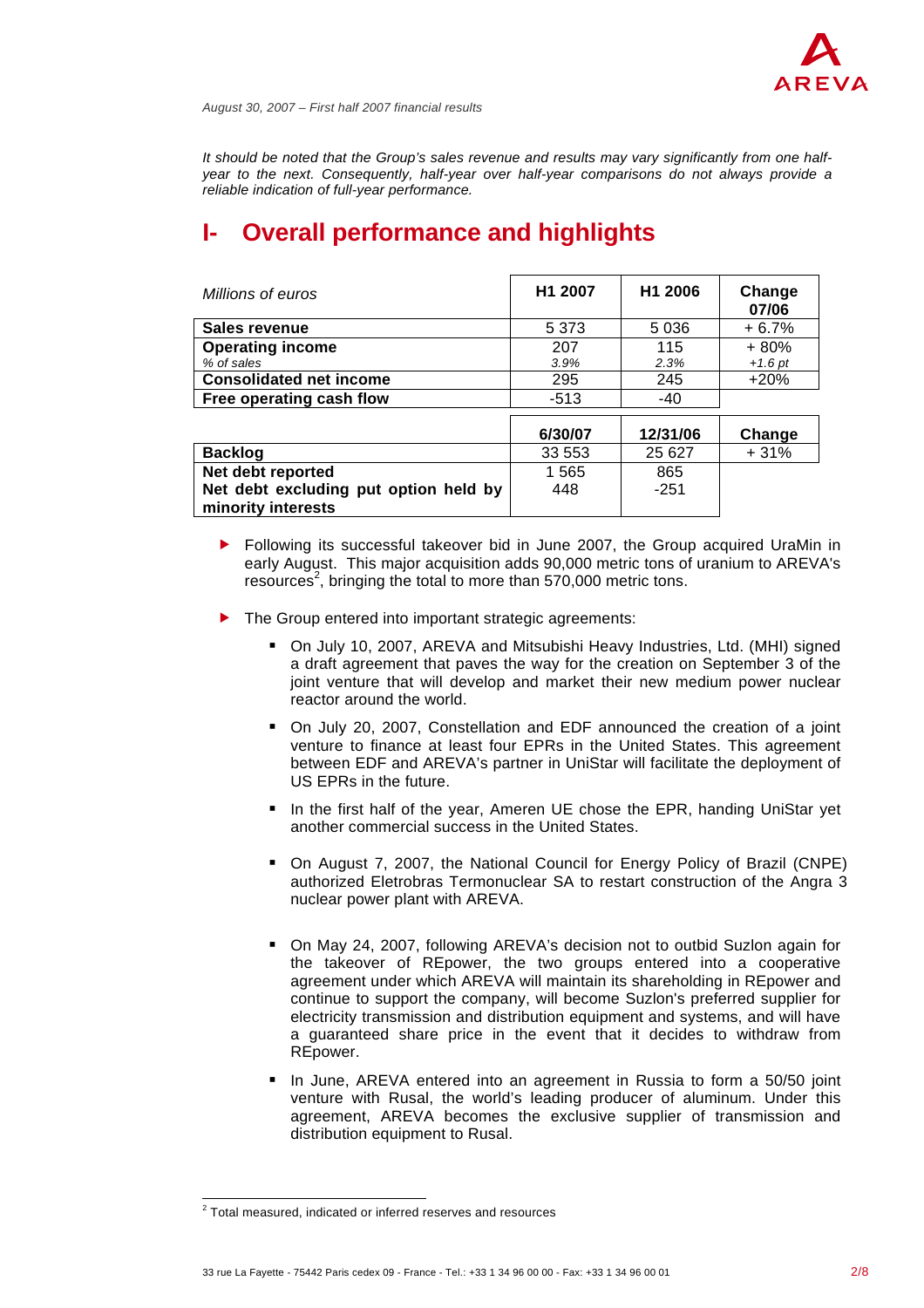

- The Group also sealed an agreement in June with Sunten Electric Co. of China to form a 50/50 joint venture, which is expected to become the market leader in China for dry-type transformers.
- On the industrial side, the Group launched the "Comurhex II" capital program, representing just over €600 million. Under this program, the Group's uranium conversion capacity will be replaced and increased. In addition, the Melox MOX fabrication plant received a license from the French authorities to increase annual fuel production capacity from 145 metric tons to 195 metric tons.
- In the marketing and sales arena, the Group signed several major contracts and agreements in the first half of 2007.
	- In the **Front End**, the enrichment services contract entered into with KHNP of South Korea illustrates the confidence customers place in AREVA for their long-term supply.
	- In *Fuel*, the Group signed a contract with EDF valued at more than €1.4 billion for the 2008-2012 period.
	- In **Reactors**, the Group won contracts to retrofit the Oskarshamn and Ringhals reactors in Sweden and booked the order for the nuclear steam supply system for the Flamanville EPR.
	- In the **Back End**, Sogin awarded a contract for the treatment of used fuel from Italy.
- $\blacktriangleright$  The backlog and sales revenue are discussed in the press release of July 26, 2007, available at www.areva.com.

### *Operating income rises*

The Group posted operating income of  $\epsilon$ 207 million in the first half of 2007, compared with operating income of €115 million in the first half of 2006, i.e. an increase of 80%.

- f The **Front End** division continued to benefit from the gradual increase in uranium sales prices under its long-term contracts, but the *Fuel* business was penalized by the timing of deliveries in the first half of 2007. Operating income for the division was therefore stable, at €223 million, compared with €221 million in the first half of 2006.
- **Figure 1** The **Reactors and Services** division improved its performance, particularly in the services and equipment businesses. At the OL3 construction site in Finland, milestones were met under the schedule established with the customer in late 2006. The project is now moving forward at a brisk pace. The critical path is tight, considering the project's "first-of-a-kind" nature and the technical documentation approval process specific to it, although performance conditions are improving significantly. The provision set up for this project was supplemented to take into account the resulting costs and contingencies. This provision takes into account the insurance policy that the Group bought at the end of 2006 to cover the risk of losses to completion under EPR export sales contracts, beyond a certain deductible and within the limits of coverage. Overall, the division had an operating loss of  $\epsilon$ 230 million, compared with a loss of €266 million in the first half of 2006.
- In the **Back End** division, operating margin returned to a more customary level in the first half of 2007 after the exceptionally high levels of 2005 and 2006, at 11.3% of sales revenue, i.e. €97 million.
- f The **Transmission & Distribution** division posted a sharp increase in operating income, which rose from  $\epsilon$ 72 million in the first half of 2006 to  $\epsilon$ 175 million in the first half of 2007, for an operating margin rate of 8.7%.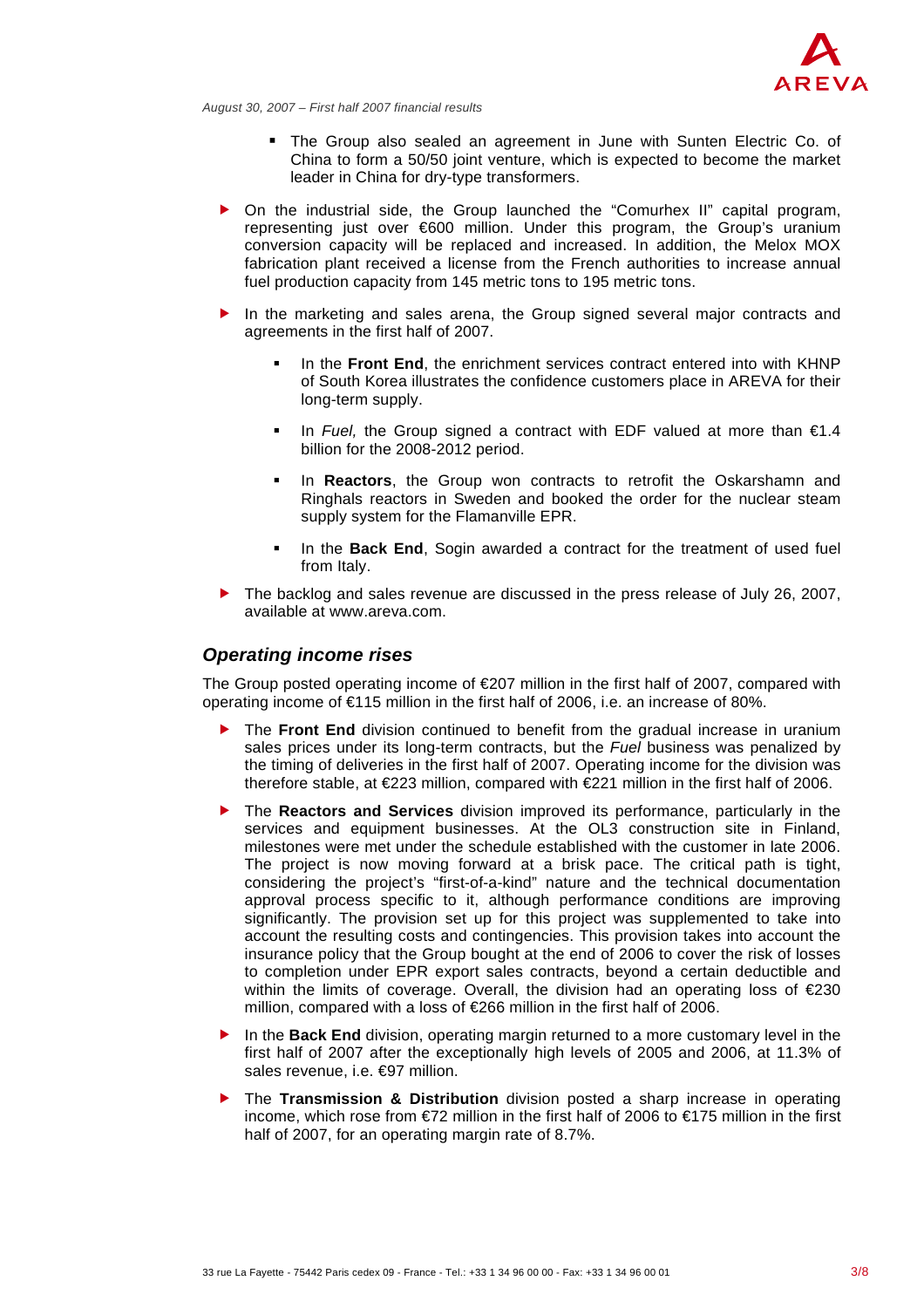

### *Consolidated net income up by 20%*

The Group posted consolidated net income for the first half of 2007 of  $\epsilon$ 295 million, for  $\epsilon$ 8.31 per share, a 20% increase in comparison to first half 2006 consolidated net income of €245 million.

- The increase is attributable to  $E = 92$  million in operating income growth and to increased net financial income, to €118 million, compared with €32 million in the first half of 2006.
- Net financial income in particular posted gains on sales of shares from the portfolio earmarked for nuclear facility dismantling that resulted from portfolio restructuring when the June 2006 "Waste Act" was implemented in France.
- f Conversely, the share in net income of associates was sharply down from the first half of 2006, at €34 million compared with €104 million, due to the sharp drop in income from STMicroelectronics.

## *Strong growth in operating Capex impacts operating cash flow*

Free operating cash flow before tax is a negative  $$13$  million for the first half of 2007, compared with a negative €40 million for the first half of 2006, as follows:

- **►** EBITDA was  $€451$  million, compared with  $€534$  million in the first half of 2006. The OL3 contract impacted EBITDA; this was partially offset by strong growth in the **Transmission & Distribution** division, where EBITDA rose to €156 million from €107 million in the first half of 2006.
- Fine change in operating working capital requirement resulted in the use of  $€459$ million in cash. This change is primarily due to the use of advances in the **Back End**  division, the reconstitution of inventories in the **Front End** division and, to a lesser extent, strong business growth in the **Transmission & Distribution** division.
- ▶ Capital spending programs continued, rising to  $€501$  million<sup>3</sup> in the first half of 2007 from €333 million in the first half of 2006. This trend illustrates the ramp-up of **Front End** projects (uranium mines and construction of the Georges Besse II plant) and EPR certification in the first countries in which this reactor will be built (most notably Finland, the United States and the United Kingdom). It is also the result of capacity growth in the **Transmission & Distribution** division, driven by strong business growth.

### *Net debt*

The Group had net debt of €448 million as of June 30, 2007, excluding the put option held by Siemens<sup>4</sup>, compared with net cash of €251 million at year-end 2006.

The net debt reported includes Siemens' put option. Net debt thus amounts to €1.565 billion as of June 30, 2007, compared with €865 million as of December 31, 2006. These amounts should be compared with equity, which stood at  $\epsilon$ 7.286 billion<sup>5</sup> as of June 30, 2007.

l

<sup>&</sup>lt;sup>3</sup> Operating CAPEX net of disposals

For its 34% interest in AREVA NP (formerly Framatome ANP), whose value remains unchanged at €1.117 billion

<sup>&</sup>lt;sup>5</sup> Including minority interests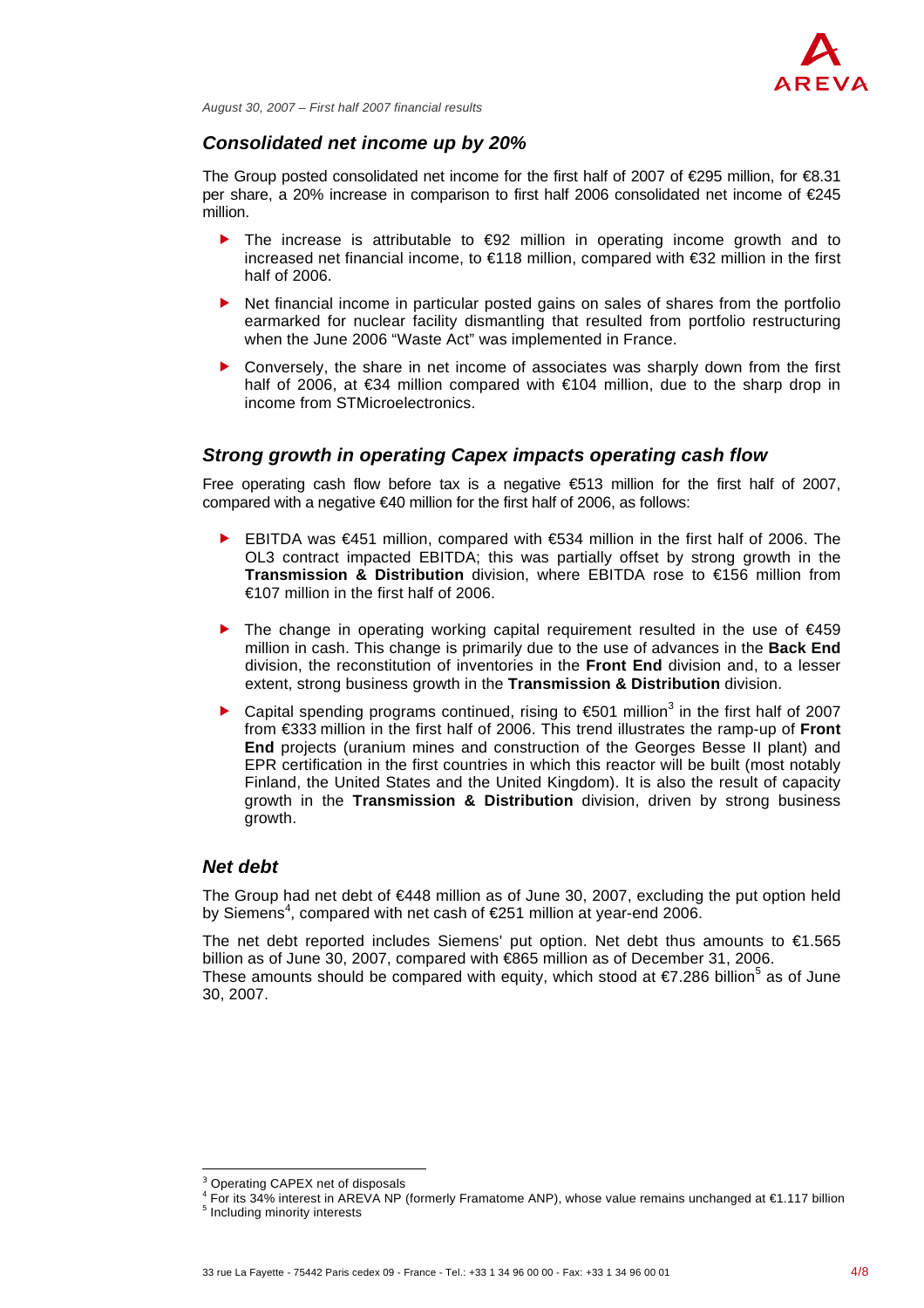

# **II- Outlook**

The Group confirms its objectives for 2007 as a whole:

- $\blacktriangleright$  Strong sales revenue growth,
- $\blacktriangleright$  A sharp increase in operating income,
- $\blacktriangleright$  Continuation of the capital spending program.

#### **A conference call will take place on August, 31st at 9:00 am (Paris time).**

To reach the conference, dial the following numbers: French: **+33 (0)1 70 99 43 04** English: **+44 (0)20 7806 1968**

 $\blacktriangleright$  To access to the webcast, click on the links below: French: **http://www.finance.areva.com/20070831/resultats\_1er\_semestre\_2007** English: **http://www.finance.areva.com/20070831/2007\_first\_half\_results**

### **Upcoming events and publications**

- f August 31, 2007 9:00 CET: Conference call First half 2007 results
- **•** October 25, 2007 5:45 pm: Press release Third quarter 2007 financial information
- $\blacktriangleright$  January 31, 2008 5:45 pm: Press release 2007 sales revenue

# *About us*

*With manufacturing facilities in 41 countries and a sales network in more than 100, AREVA offers customers reliable technological solutions for CO2-free power generation and electricity transmission and distribution. We are the world leader in nuclear power and the only company to cover all industrial activities in this field. Our 61,000 employees are committed to continuous improvement on a daily basis, making sustainable development the focal point of the group's industrial strategy. AREVA's businesses help meet the 21st century's greatest challenges: making energy available to all, protecting the planet, and acting responsibly towards future generations.*

www.areva.com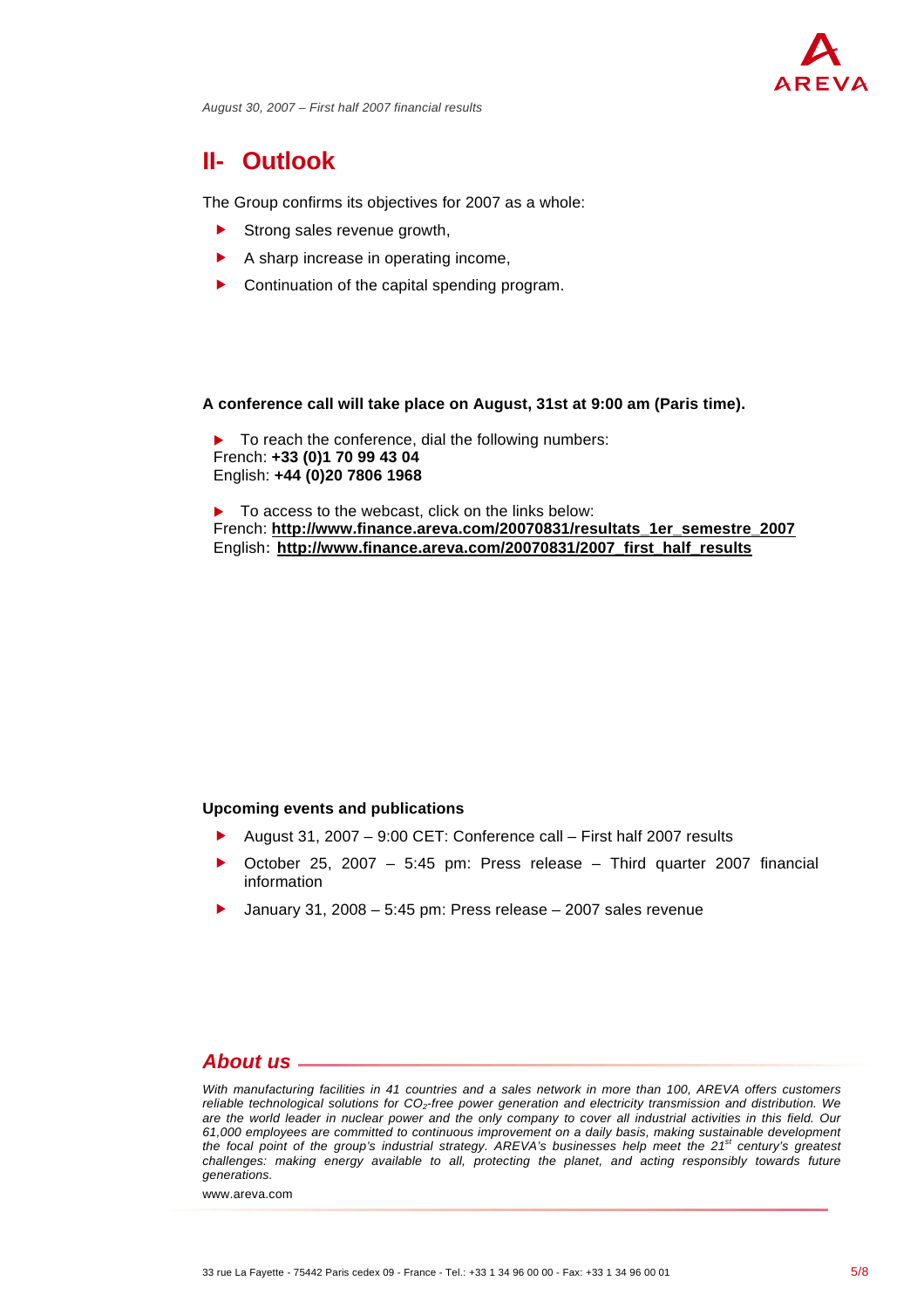

# **Appendix 1: Income statement**

| In millions of euros                                    | H1 2007    | H1 2006    | 2006       |
|---------------------------------------------------------|------------|------------|------------|
| <b>Sales revenue</b>                                    | 5 3 7 3    | 5 0 3 6    | 10863      |
| Other income from operations                            | 12         | 7          | 55         |
| Cost of sales                                           | (4301)     | (4088)     | (8698)     |
| <b>Gross margin</b>                                     | 1 0 8 4    | 955        | 2 2 2 0    |
| Research and development expenses                       | (197)      | (161)      | (355)      |
| Sales and marketing expenses                            | (252)      | (244)      | (493)      |
| General and administrative expenses                     | (424)      | (375)      | (778)      |
| Restructuring and early retirement costs                | (17)       | (43)       | (131)      |
| Other operating income and expenses                     | 14         | (17)       | (56)       |
| <b>Operating income</b>                                 | 207        | 115        | 407        |
| Income from cash and cash equivalents                   | 20         | 31         | 50         |
| Gross borrowing costs                                   | (32)       | (35)       | (78)       |
| <b>Net borrowing costs</b>                              | (12)       | (4)        | (29)       |
| Other financial income                                  | 130        | 36         | 126        |
| <b>Net financial income</b>                             | 118        | 32         | 97         |
| Income tax                                              | (53)       | (36)       | (51)       |
| Net income of consolidated businesses                   | 273        | 110        | 453        |
| Share in net income of associates                       | 34         | 104        | 220        |
| Net income from continuing operations                   | 306        | 214        | 672        |
| Net income from discontinued operations                 | 0          | 2          | 0          |
| Net income for the period                               | 306        | 216        | 672        |
| Less minority interests                                 | 12         | (29)       | (24)       |
| Net income attributable to equity holders of the parent | 295        | 245        | 649        |
| Average number of shares outstanding                    | 35 442 701 | 35 442 701 | 35 442 701 |
| Basic earnings per share                                | 8.31       | 6.88       | 18.31      |
| Adjusted earnings per share                             | 8.31       | 6.92       | 18.31      |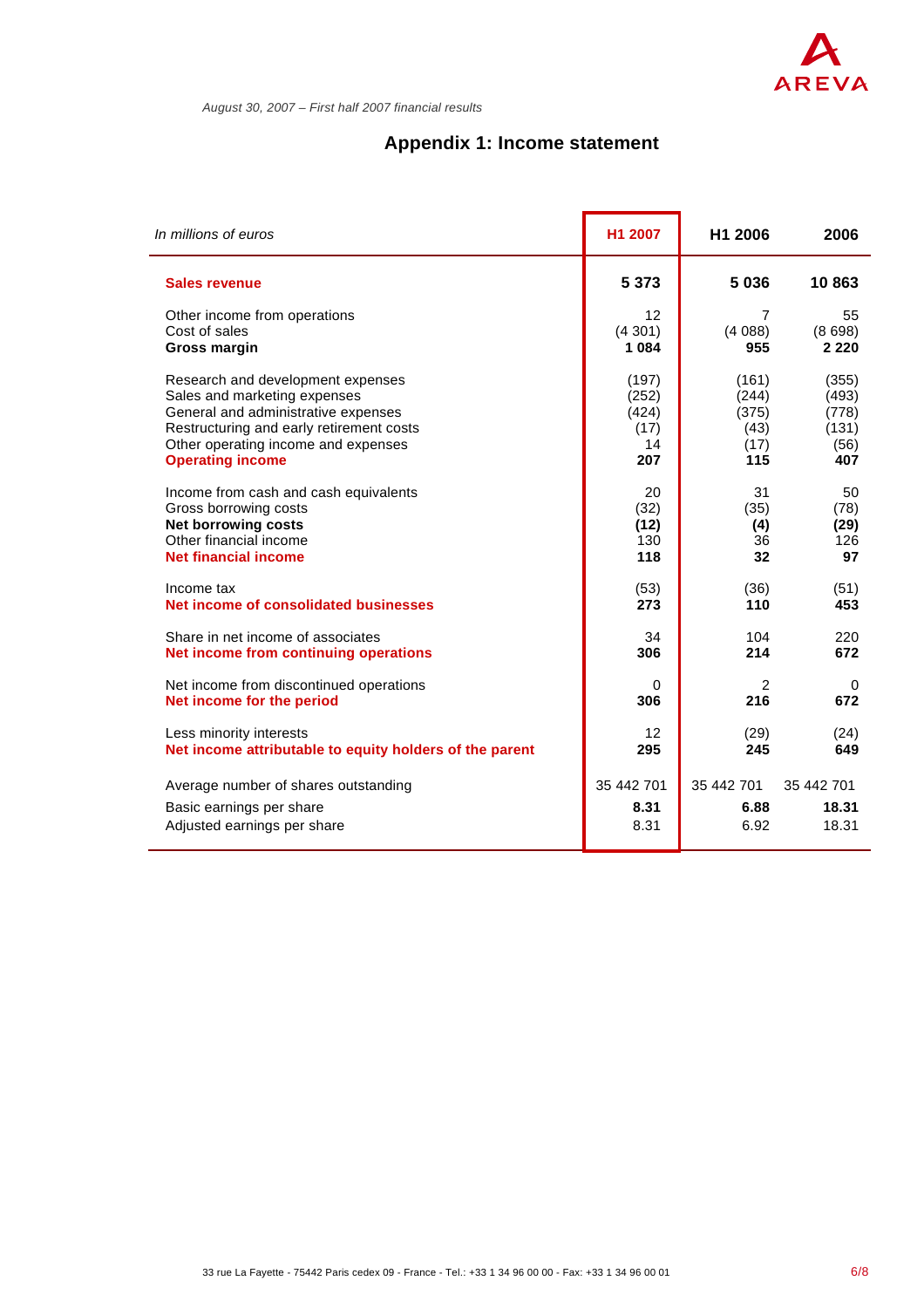

L.

# **Appendix 2 – Consolidated Cash Flow Statement**

| In millions of euros                                                                                                                                       | H1 2007       | H <sub>1</sub> 2006 | 2006                              |
|------------------------------------------------------------------------------------------------------------------------------------------------------------|---------------|---------------------|-----------------------------------|
| Cash flow from operations before interest and taxes<br>Net interest received and income tax paid                                                           | 466<br>(66)   | 564<br>(26)         | 1 2 3 1<br>(90)                   |
| Cash flow from operations after interest and tax                                                                                                           | 400           | 538                 | 1 141                             |
| Change in working capital requirement                                                                                                                      | (454)         | (214)               | (344)                             |
| Net cash from operating activities                                                                                                                         | (54)          | 324                 | 797                               |
| Net cash used in investing activities                                                                                                                      | (379)         | (256)               | (953)                             |
| Net cash used in financing activities                                                                                                                      | (200)         | (444)               | (364)                             |
| Decrease (increase) in marketable securities maturing in more than 3<br>Impact of foreign exchange movements<br>Net cash flow from discontinued operations | 179<br>5<br>0 | (85)<br>4<br>0      | (1)<br>$\overline{2}$<br>$\Omega$ |
| Increase (decrease) in net cash                                                                                                                            | (450)         | (457)               | (518)                             |
| Cash at the beginning of the period                                                                                                                        | 901           | 1419                | 1419                              |
| Cash at the end of the period                                                                                                                              | 451           | 962                 | 901                               |

# **Appendix 3 – Simplified Balance Sheet<sup>6</sup>**

| In millions of euros                                      | 6/30/07 | 12/31/06 |
|-----------------------------------------------------------|---------|----------|
| <b>ASSETS</b>                                             |         |          |
| Goodwill                                                  | 2 602   | 2515     |
| Property, plant and equipment and intangible assets       | 5 2 6 5 | 4 9 8 8  |
| Assets earmarked for end-of-life-cycle operations         | 5 2 0 5 | 5 0 7 7  |
| Investments in associates                                 | 1474    | 1521     |
| Other non-current financial assets                        | 2685    | 2 3 7 6  |
| <b>LIABILITIES AND EQUITY</b>                             |         |          |
| Equity                                                    | 7 2 8 8 | 7 0 1 6  |
| Provisions for end-of-life-cycle operations               | 4 6 8 0 | 4 5 8 5  |
| Other provisions (including net deferred tax liabilities) | 3 4 0 1 | 3 2 7 4  |
| Net working capital requirement                           | 298     | 736      |
| Put option held by Siemens                                | 1 1 1 7 | 1 1 1 7  |
| Net debt (excluding Siemens' put)                         | 448     | (251)    |
| Simplified balance sheet total                            | 17 232  | 16 478   |
| Net debt (including Siemens' put)                         | (1565)  | (865)    |
| <b>Net debt (excluding Siemens' put)</b>                  | (448)   | 251      |

 6 Working capital assets and liabilities are reported on a net basis in the simplified balance sheet. Deferred tax assets are also offset against deferred tax liabilities. Assets and liabilities are not offset in the detailed balance sheet.